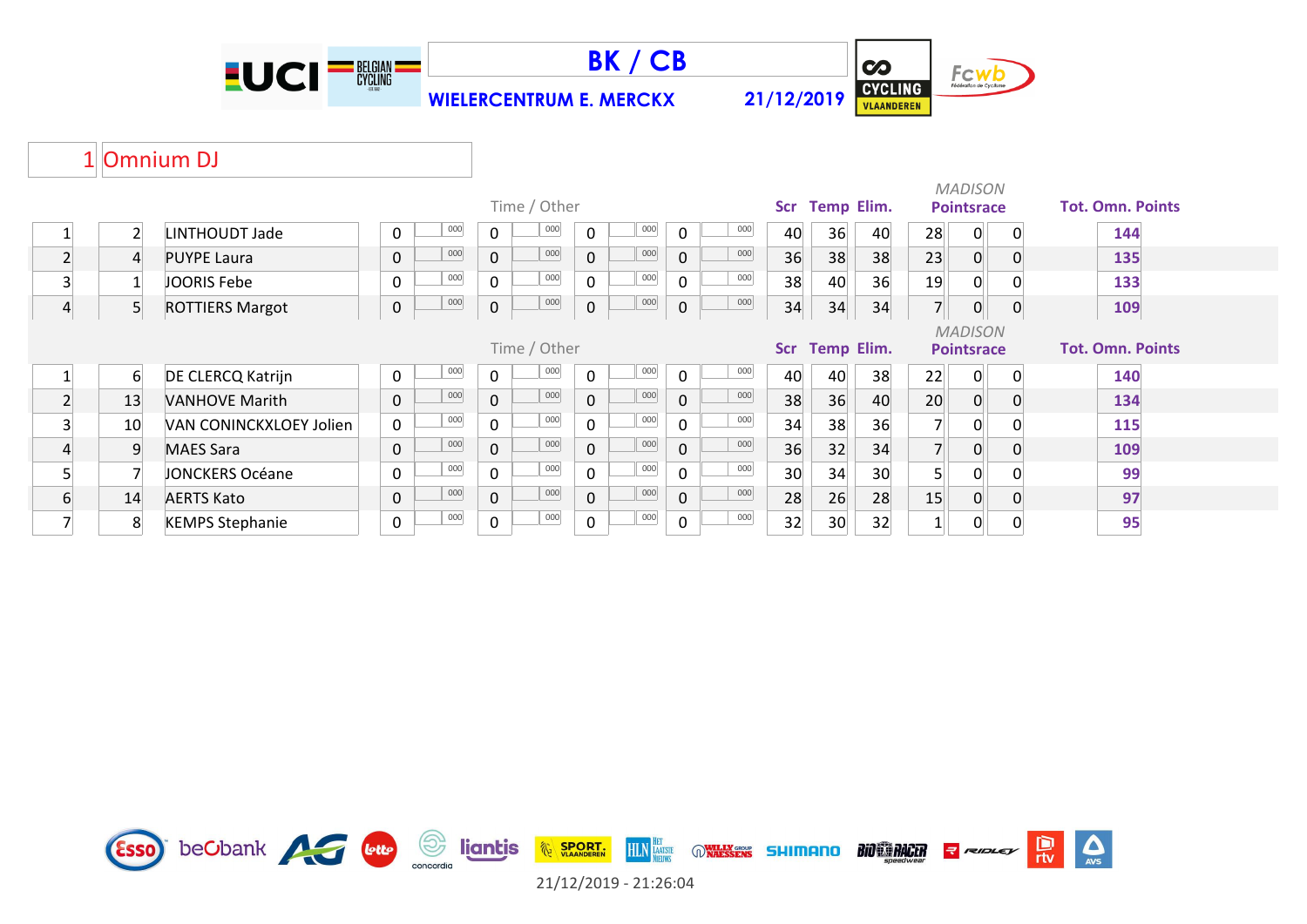



 $\infty$ Fcwb **CYCLING** 

 $\frac{D}{\pi v}$ 

 $\Delta$ 

# 2 Puntenk./C.a.Points U17

|                  |    |                             |  |              |     |                |              |                |     |                |     |                |                |                | <b>MADISON</b> |                   |                |                         |              |  |
|------------------|----|-----------------------------|--|--------------|-----|----------------|--------------|----------------|-----|----------------|-----|----------------|----------------|----------------|----------------|-------------------|----------------|-------------------------|--------------|--|
|                  |    |                             |  |              |     |                | Time / Other |                |     |                |     | <b>Scr</b>     | Temp Elim.     |                |                | <b>Pointsrace</b> |                | <b>Tot. Omn. Points</b> |              |  |
| $\mathbf{1}$     | 36 | <b>VAN GUCHT Yoran</b>      |  | 0            | 000 | $\Omega$       | 000          | $\mathbf 0$    | 000 | $\mathbf 0$    | 000 | 0              | 0              | 0              | 20             | 20                | 0              |                         | 40           |  |
| $\overline{2}$   | 25 | JONCKHEERE Jarne            |  | $\mathbf 0$  | 000 | $\overline{0}$ | 000          | $\overline{0}$ | 000 | $\mathbf{0}$   | 000 | $\overline{0}$ | 0              | 0              | 13             | 20                | $\overline{0}$ |                         | 33           |  |
| $\overline{3}$   | 30 | <b>NUYTTENS Thibaud</b>     |  | $\mathbf{0}$ | 000 | $\Omega$       | 000          | $\mathbf 0$    | 000 | $\mathbf 0$    | 000 | 0              | $\mathbf 0$    | 0              | 9              | 20                | $\Omega$       |                         | 29           |  |
| 4                | 37 | <b>VAN OUDENHOVE Stian</b>  |  | $\Omega$     | 000 | $\overline{0}$ | 000          | $\overline{0}$ | 000 | $\overline{0}$ | 000 | $\Omega$       | $\overline{0}$ | $\overline{0}$ | $\overline{0}$ | 20                | $\Omega$       |                         | 20           |  |
| 5                | 29 | <b>LETEN Inias</b>          |  | $\mathbf{0}$ | 000 | $\Omega$       | 000          | $\overline{0}$ | 000 | $\mathbf{0}$   | 000 | 0              | $\mathbf 0$    | 0              | $\overline{7}$ | 0                 | $\Omega$       |                         |              |  |
| $6 \overline{6}$ | 22 | <b>GOOSSENS Nicholas</b>    |  | $\Omega$     | 000 | $\overline{0}$ | 000          | $\overline{0}$ | 000 | $\overline{0}$ | 000 | 0              | $\overline{0}$ | $\overline{0}$ | $6 \mid$       | $\overline{0}$    | $\Omega$       |                         | 6            |  |
| 7                | 15 | <b>BAERT Basiel</b>         |  | 0            | 000 | $\mathbf 0$    | 000          | $\mathbf 0$    | 000 | $\mathbf 0$    | 000 | 0              | $\mathbf 0$    | $\Omega$       | $6 \vert$      | 0                 | $\mathbf{0}$   |                         |              |  |
| 8                | 31 | <b>PLACE Maxence</b>        |  | $\mathbf 0$  | 000 | $\Omega$       | 000          | $\overline{0}$ | 000 | $\overline{0}$ | 000 | $\Omega$       | $\pmb{0}$      | $\overline{0}$ | $\overline{4}$ | $\overline{0}$    | $\Omega$       |                         | 4            |  |
| 9                | 32 | <b>PRESTIANNI Sacha</b>     |  | $\mathbf 0$  | 000 | 0              | 000          | 0              | 000 | $\mathbf{0}$   | 000 | 0              | $\overline{0}$ | 0              | $\overline{4}$ | 0                 | $\Omega$       |                         |              |  |
| 10               | 35 | <b>SOENENS Leyton</b>       |  | $\mathbf 0$  | 000 | $\mathbf 0$    | 000          | $\overline{0}$ | 000 | $\mathbf 0$    | 000 | 0              | $\pmb{0}$      | $\overline{0}$ | 3 <sup>1</sup> | 0                 | 0              |                         | 3            |  |
| 11               | 33 | <b>SLAETS Yorick</b>        |  | $\mathbf 0$  | 000 | $\mathbf 0$    | 000          | 0              | 000 | $\mathbf{0}$   | 000 | 0              | $\mathbf 0$    | 0              | $\overline{2}$ | 0                 | $\Omega$       |                         |              |  |
| 12               | 20 | DE LIL Ronan                |  | $\mathbf{0}$ | 000 | $\mathbf{0}$   | 000          | $\overline{0}$ | 000 | $\mathbf 0$    | 000 | $\overline{0}$ | $\pmb{0}$      | 0              | $2 \nvert$     | 0                 | $\Omega$       |                         | 2            |  |
| 13               | 34 | <b>SNOEKS Baptiste</b>      |  | $\Omega$     | 000 | $\Omega$       | 000          | $\mathbf 0$    | 000 | $\Omega$       | 000 | 0              | $\mathbf 0$    | 0              | $\mathbf{1}$   | 0                 | O              |                         |              |  |
| 14               | 26 | L'EAU Michiel               |  | $\mathbf 0$  | 000 | 0              | 000          | $\overline{0}$ | 000 | $\overline{0}$ | 000 | 0              | $\overline{0}$ | 0              | $\overline{0}$ | $\overline{0}$    | 0              |                         | 0            |  |
| 15               | 18 | <b>CRIEL Emilio</b>         |  | $\Omega$     | 000 | $\mathbf{0}$   | 000          | $\mathbf{0}$   | 000 | $\Omega$       | 000 | $\Omega$       | $\Omega$       | 0              | $\overline{0}$ | $\overline{0}$    | O              |                         |              |  |
| 16               | 19 | <b>DE BUYSSER Quinten</b>   |  | $\mathbf 0$  | 000 | 0              | 000          | $\overline{0}$ | 000 | $\mathbf 0$    | 000 | 0              | 0              | $\overline{0}$ | $\overline{0}$ | 0                 | $\mathbf 0$    |                         | $\mathbf{0}$ |  |
| 17               | 17 | <b>BOELEN Victor</b>        |  | $\mathbf{0}$ | 000 | $\mathbf{0}$   | 000          | $\mathbf 0$    | 000 | $\mathbf 0$    | 000 | 0              | $\mathbf 0$    | 0              | $\mathbf 0$    | 0                 | $\Omega$       |                         | U            |  |
| 18               | 16 | <b>BERTELS Jasper</b>       |  | $\mathbf 0$  | 000 | $\overline{0}$ | 000          | $\overline{0}$ | 000 | $\overline{0}$ | 000 | $\overline{0}$ | 0              | $\overline{0}$ | $\overline{0}$ | $\overline{0}$    | $\overline{0}$ |                         | $\mathbf 0$  |  |
| 19               | 24 | <b>HOOFTMAN Ilan</b>        |  | $\Omega$     | 000 | $\Omega$       | 000          | $\overline{0}$ | 000 | $\Omega$       | 000 | $\Omega$       | $\mathbf 0$    | 0              | $\overline{0}$ | 0                 | $-20$          |                         | $-20$        |  |
| 20               | 38 | <b>VANEECKHOUTTE Victor</b> |  | $\mathbf 0$  | 000 | 0              | 000          | $\overline{0}$ | 000 | 0              | 000 | 0              | $\overline{0}$ | $\overline{0}$ | $\overline{0}$ | $\overline{0}$    | $-40$          |                         | $-40$        |  |
| 21               | 23 | <b>GOVAERT Tanghi</b>       |  | 0            | 000 | $\mathsf{O}$   | 000          | 0              | 000 | 0              | 000 | 0              | $\pmb{0}$      | $\Omega$       | $\overline{0}$ | 0                 | $-40$          |                         | $-40$        |  |

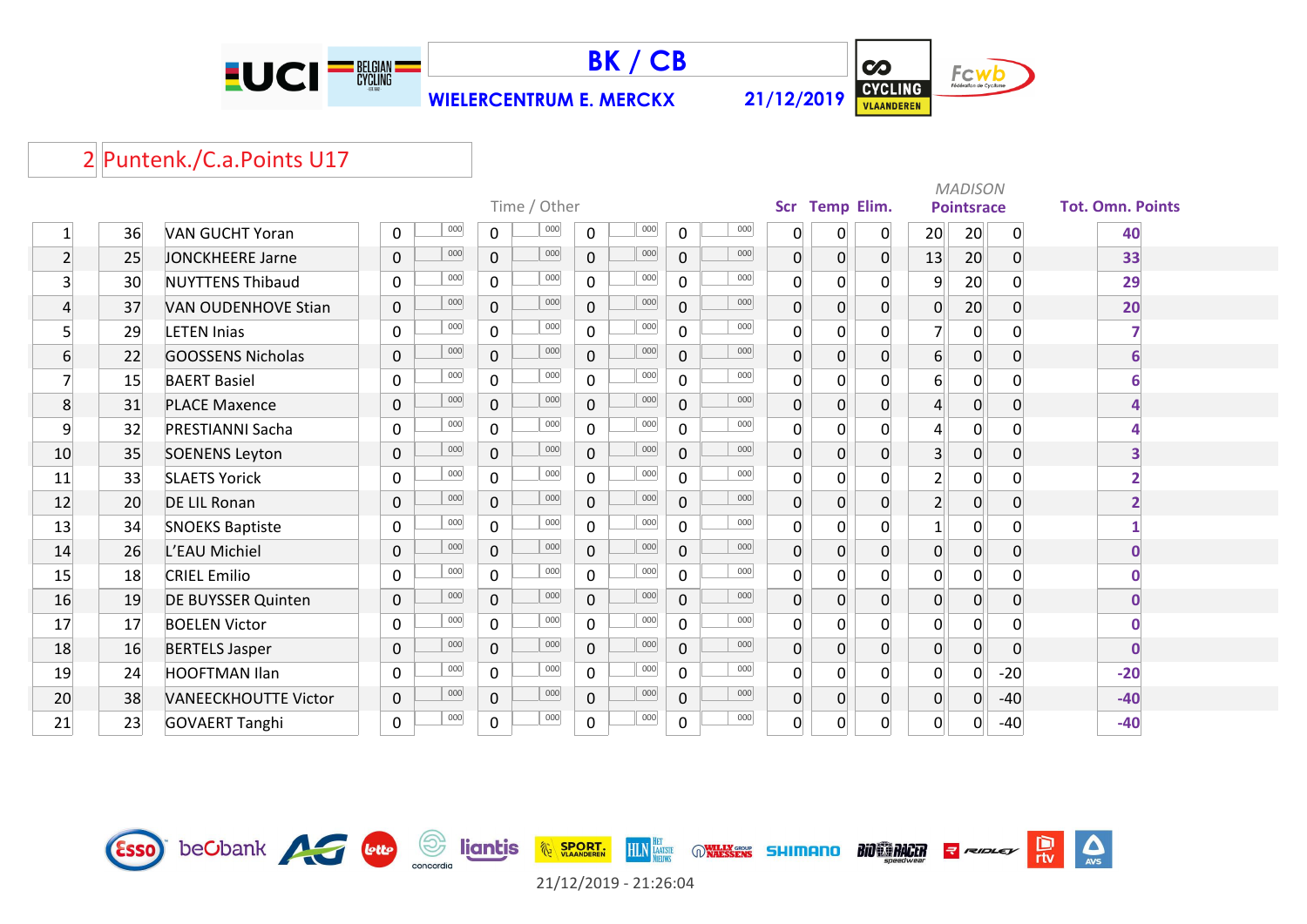





 $\Delta$ 

 $\frac{D}{\pi v}$ 

**RIDLEY** 

### 3 2000M U17

|                |    |                             |    |             |                | Time / Other |                     |     |                |     |                | Scr Temp Elim. |              |                | <b>MADISON</b><br><b>Pointsrace</b> |          | <b>Tot. Omn. Points</b> |
|----------------|----|-----------------------------|----|-------------|----------------|--------------|---------------------|-----|----------------|-----|----------------|----------------|--------------|----------------|-------------------------------------|----------|-------------------------|
|                | 36 | <b>VAN GUCHT Yoran</b>      | 40 | 02:24 731   | $\mathbf 0$    | 000          | $\mathbf 0$         | 000 | 0              | 000 | 0              | 0              | 0            | 0              | $\overline{0}$                      | $\Omega$ | 40                      |
| $\mathbf{2}$   | 39 | VAN DEN HAUTE Milan         | 38 | 02:25 193   | $\overline{0}$ | 000          | $\mathbf{0}$        | 000 | $\mathbf{0}$   | 000 | 0              | $\overline{0}$ | $\mathbf{0}$ | $\overline{0}$ | $\overline{0}$                      | $\Omega$ | 38                      |
| 3 <sup>1</sup> | 16 | <b>BERTELS Jasper</b>       | 36 | 02:27 554   | $\overline{0}$ | 000          | $\mathbf 0$         | 000 | $\mathsf{O}$   | 000 | $\Omega$       | $\Omega$       | 0            | $\overline{0}$ | $\mathbf 0$                         | $\Omega$ | 36                      |
| 4              | 29 | <b>LETEN Inias</b>          | 34 | 02:28 053   | $\overline{0}$ | 000          | $\mathbf 0$         | 000 | $\overline{0}$ | 000 | $\Omega$       | $\Omega$       | $\Omega$     | $\Omega$       | $\overline{0}$                      | $\Omega$ | 34                      |
| 5              | 22 | <b>GOOSSENS Nicholas</b>    | 32 | 02:28 084   | $\overline{0}$ | 000          | $\mathbf 0$         | 000 | $\mathbf{0}$   | 000 | $\Omega$       | $\Omega$       | U            |                | $\Omega$                            |          | 32                      |
| 6              | 31 | <b>PLACE Maxence</b>        | 30 | 02:30 230   | $\mathbf 0$    | 000          | $\mathbf 0$         | 000 | $\mathbf 0$    | 000 | 0              | $\overline{0}$ | $\mathbf{0}$ | $\Omega$       | $\overline{0}$                      | $\Omega$ | 30                      |
| 7              | 25 | JONCKHEERE Jarne            | 28 | 02:31 410   | $\overline{0}$ | 000          | $\mathbf 0$         | 000 | $\mathbf{0}$   | 000 | $\overline{0}$ | 0              | $\mathbf{0}$ | $\overline{0}$ | $\overline{0}$                      | $\Omega$ | 28                      |
| 8              | 37 | VAN OUDENHOVE Stian         | 26 | 02:32 953   | $\overline{0}$ | 000          | $\mathbf 0$         | 000 | $\overline{0}$ | 000 | $\Omega$       | $\mathbf{0}$   | $\Omega$     | $\Omega$       | $\overline{0}$                      | $\Omega$ | 26                      |
| 9              | 34 | <b>SNOEKS Baptiste</b>      | 24 | 02:35 177   | 0              | 000          | $\mathbf 0$         | 000 | $\mathbf{0}$   | 000 | $\Omega$       | $\Omega$       | $\Omega$     | $\Omega$       | $\overline{0}$                      |          | 24                      |
| 10             | 38 | <b>VANEECKHOUTTE Victor</b> | 22 | 02:37 710   | $\mathbf 0$    | 000          | $\mathbf 0$         | 000 | $\mathbf 0$    | 000 | 0              | $\overline{0}$ | $\mathbf{0}$ | $\overline{0}$ | $\overline{0}$                      | $\Omega$ | 22                      |
| 11             | 26 | L'EAU Michiel               | 20 | 02:38 498   | $\overline{0}$ | 000          | $\mathbf 0$         | 000 | $\mathsf{O}$   | 000 | $\Omega$       | $\Omega$       | $\Omega$     | $\overline{0}$ | $\overline{0}$                      |          | 20                      |
| 12             | 17 | <b>BOELEN Victor</b>        | 18 | $02:41$ 413 | $\overline{0}$ | 000          | $\mathbf 0$         | 000 | $\overline{0}$ | 000 | $\Omega$       | $\Omega$       | $\Omega$     | $\Omega$       | $\overline{0}$                      | $\Omega$ | 18                      |
| 13             | 20 | DE LIL Ronan                | 16 | 02:41 658   | $\overline{0}$ | 000          | $\mathbf 0$         | 000 | $\mathbf{0}$   | 000 | $\Omega$       | $\Omega$       | U            |                | $\overline{0}$                      |          | 16                      |
| 14             | 15 | <b>BAERT Basiel</b>         | 14 | 02:41 664   | $\mathbf 0$    | 000          | $\mathbf 0$         | 000 | $\mathbf 0$    | 000 | 0              | $\overline{0}$ | $\mathbf{0}$ | $\overline{0}$ | $\overline{0}$                      | $\Omega$ | 14                      |
| 15             | 23 | <b>GOVAERT Tanghi</b>       | 12 | 02:45 202   | 0              | 000          | $\mathbf 0$         | 000 | $\mathsf{O}$   | 000 | $\overline{0}$ | 0              | $\Omega$     | $\overline{0}$ | $\overline{0}$                      | $\Omega$ | 12                      |
| 16             | 18 | <b>CRIEL Emilio</b>         | 10 | 02:45 954   | $\overline{0}$ | 000          | $\mathbf{0}$        | 000 | $\overline{0}$ | 000 | $\Omega$       | $\overline{0}$ | $\Omega$     | $\Omega$       | 0                                   | $\Omega$ | 10                      |
| 17             | 40 | <b>SOENENS Viktor</b>       | 8  | 02:46 347   | 0              | 000          | $\mathbf 0$         | 000 | $\mathbf 0$    | 000 | $\Omega$       | $\Omega$       | $\Omega$     | $\Omega$       | $\overline{0}$                      | $\Omega$ | 8                       |
| 18             | 24 | <b>HOOFTMAN Ilan</b>        | 6  | 02:51 329   | $\mathbf 0$    | 000          | $\mathsf{O}\xspace$ | 000 | $\mathbf 0$    | 000 | $\Omega$       | $\Omega$       | $\Omega$     | $\overline{0}$ | $\overline{0}$                      | $\Omega$ | 6                       |

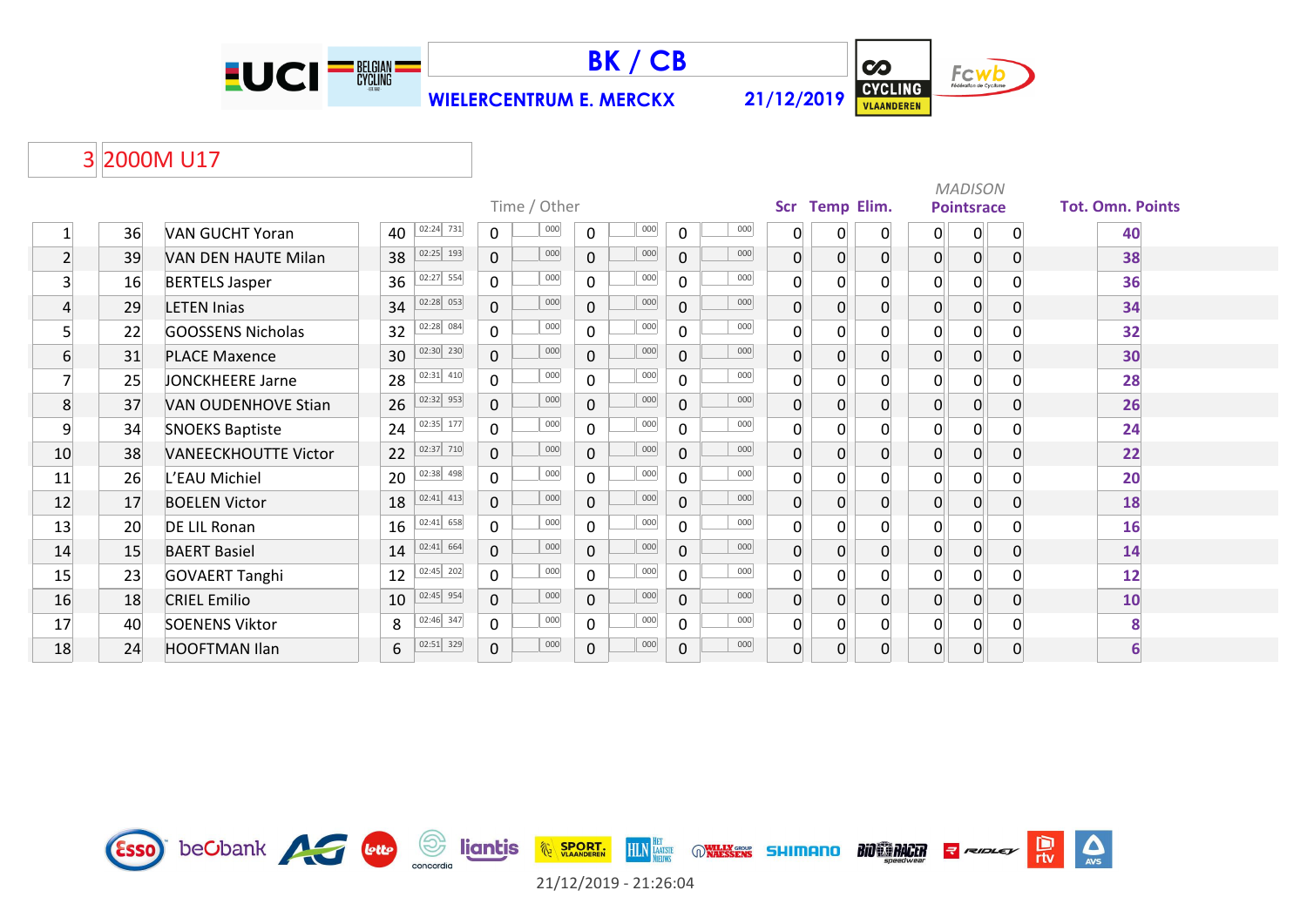





 $\Delta$ 

#### 4 Derny El./U23

|                 |    |                               |             |     |              | Time / Other |              |             |             |     |                | Scr Temp Elim.    |                  |                | <b>MADISON</b><br><b>Pointsrace</b> |                | <b>Tot. Omn. Points</b> |
|-----------------|----|-------------------------------|-------------|-----|--------------|--------------|--------------|-------------|-------------|-----|----------------|-------------------|------------------|----------------|-------------------------------------|----------------|-------------------------|
|                 |    |                               |             | 000 |              | 000          |              | 000         |             | 000 |                |                   |                  |                |                                     |                |                         |
| $\mathbf{1}$    | 47 | <b>HESTERS Jules</b>          | 0           |     | 0            |              | $\mathbf 0$  |             | 40          |     | 0              | 0                 | 0                | 0              | $\overline{0}$                      | $\Omega$       | 40                      |
| $\overline{2}$  | 46 | <b>FRETIN Milan</b>           | $\mathbf 0$ | 000 | $\mathbf 0$  | 000          | $\mathbf 0$  | 000         | 38          | 000 | $\overline{0}$ | $\overline{0}$    | $\mathbf 0$      | $\overline{0}$ | $\overline{0}$                      | $\Omega$       | 38                      |
| 3               | 51 | <b>WERNIMONT Nicolas</b>      | $\mathbf 0$ | 000 | $\mathbf 0$  | 000          | $\mathbf 0$  | 000         | 36          | 000 | $\Omega$       | $\mathbf 0$       | 0                | $\overline{0}$ | $\overline{0}$                      | 0              | 36                      |
| $\overline{4}$  | 49 | <b>STEYAERT Michael</b>       | $\mathbf 0$ | 000 | $\mathbf 0$  | 000          | $\Omega$     | 000         | 34          | 000 | 0              | $\overline{0}$    | $\overline{0}$   | $\overline{0}$ | $\overline{0}$                      | $\Omega$       | 34                      |
| 5 <sup>1</sup>  | 50 | <b>VAN BEETHOVEN Matthias</b> | $\mathbf 0$ | 000 | $\mathbf 0$  | 000          | $\mathbf 0$  | 000         | 32          | 000 | 0              | $\overline{0}$    | 0                | 0              | 0                                   | $\Omega$       | 32                      |
|                 |    | $11$  200m - paracycl.        |             |     |              |              |              |             |             |     |                |                   |                  |                |                                     |                |                         |
|                 |    |                               |             |     |              |              |              |             |             |     |                |                   |                  |                | <b>MADISON</b>                      |                |                         |
|                 |    |                               |             |     |              | Time / Other |              |             |             |     |                | Scr Temp Elim.    |                  |                | <b>Pointsrace</b>                   |                | <b>Tot. Omn. Points</b> |
| $\mathbf{1}$    | 63 | <b>HOET/MONSIEUR</b>          | 0           | 000 | $\mathbf 0$  | 000          | $\mathbf{0}$ | 00:12 071   | 0           | 000 | 0              | $\overline{0}$    | 0                | 0              | $\overline{0}$                      | $\Omega$       |                         |
| $\overline{2}$  | 64 | <b>VROMANT Ewoud</b>          | $\mathbf 0$ | 000 | $\mathbf{0}$ | 000          | $\Omega$     | $00:13$ 177 | $\mathbf 0$ | 000 | 0              | $\overline{0}$    | $\pmb{0}$        | $\overline{0}$ | $\overline{0}$                      | $\Omega$       | $\mathbf 0$             |
| $\overline{3}$  | 61 | <b>SCHELFHOUT Diederick</b>   | 0           | 000 | $\Omega$     | 000          | $\Omega$     | 00:12 247   | $\Omega$    | 000 | $\Omega$       | $\overline{0}$    | 0                | $\overline{0}$ | $\overline{0}$                      |                | $\mathbf 0$             |
| $\vert 4 \vert$ | 62 | <b>VERSCHAEREN Niels</b>      | $\mathbf 0$ | 000 | $\mathbf 0$  | 000          | $\Omega$     | 00:12 080   | $\pmb{0}$   | 000 | 0              | $\overline{0}$    | $\boldsymbol{0}$ | $\overline{0}$ | $\overline{0}$                      | $\overline{0}$ | $\mathbf 0$             |
|                 |    | $12 1000m -$ paracycl.        |             |     |              |              |              |             |             |     |                |                   |                  |                |                                     |                |                         |
|                 |    |                               |             |     |              |              |              |             |             |     |                |                   |                  |                | <b>MADISON</b>                      |                |                         |
|                 |    |                               |             |     |              | Time / Other |              |             |             |     | <b>Scr</b>     | <b>Temp Elim.</b> |                  |                | <b>Pointsrace</b>                   |                | <b>Tot. Omn. Points</b> |
| $\mathbf{1}$    | 61 | <b>SCHELFHOUT Diederick</b>   | $\mathbf 0$ | 000 | $\mathbf 0$  | 01:12 764    | $\mathbf 0$  | 000         | 0           | 000 | 0              | $\overline{0}$    | 0                | 0              | $\mathbf 0$                         | $\Omega$       | $\bf{0}$                |
| $\overline{2}$  | 63 | <b>HOET/MONSIEUR</b>          | $\mathbf 0$ | 000 | $\mathbf{0}$ | $01:12$ 212  | $\Omega$     | 000         | $\mathbf 0$ | 000 | $\overline{0}$ | $\overline{0}$    | $\overline{0}$   | $\overline{0}$ | $\overline{0}$                      | $\Omega$       | $\mathbf{0}$            |
| 3               | 62 | <b>VERSCHAEREN Niels</b>      | $\Omega$    | 000 | $\Omega$     | $01:11$ 268  | $\Omega$     | 000         | 0           | 000 | 0              | $\mathbf 0$       | $\mathbf 0$      | 0              | $\overline{0}$                      | $\Omega$       | $\bf{0}$                |
| $\overline{4}$  | 64 | <b>VROMANT Ewoud</b>          | 0           | 000 | $\mathbf 0$  | $01:18$ 683  | $\mathbf{0}$ | 000         | $\mathbf 0$ | 000 | $\Omega$       | $\overline{0}$    | $\overline{0}$   | $\overline{0}$ | $\overline{0}$                      | <sup>0</sup>   | $\mathbf 0$             |



21/12/2019 - 21:26:04